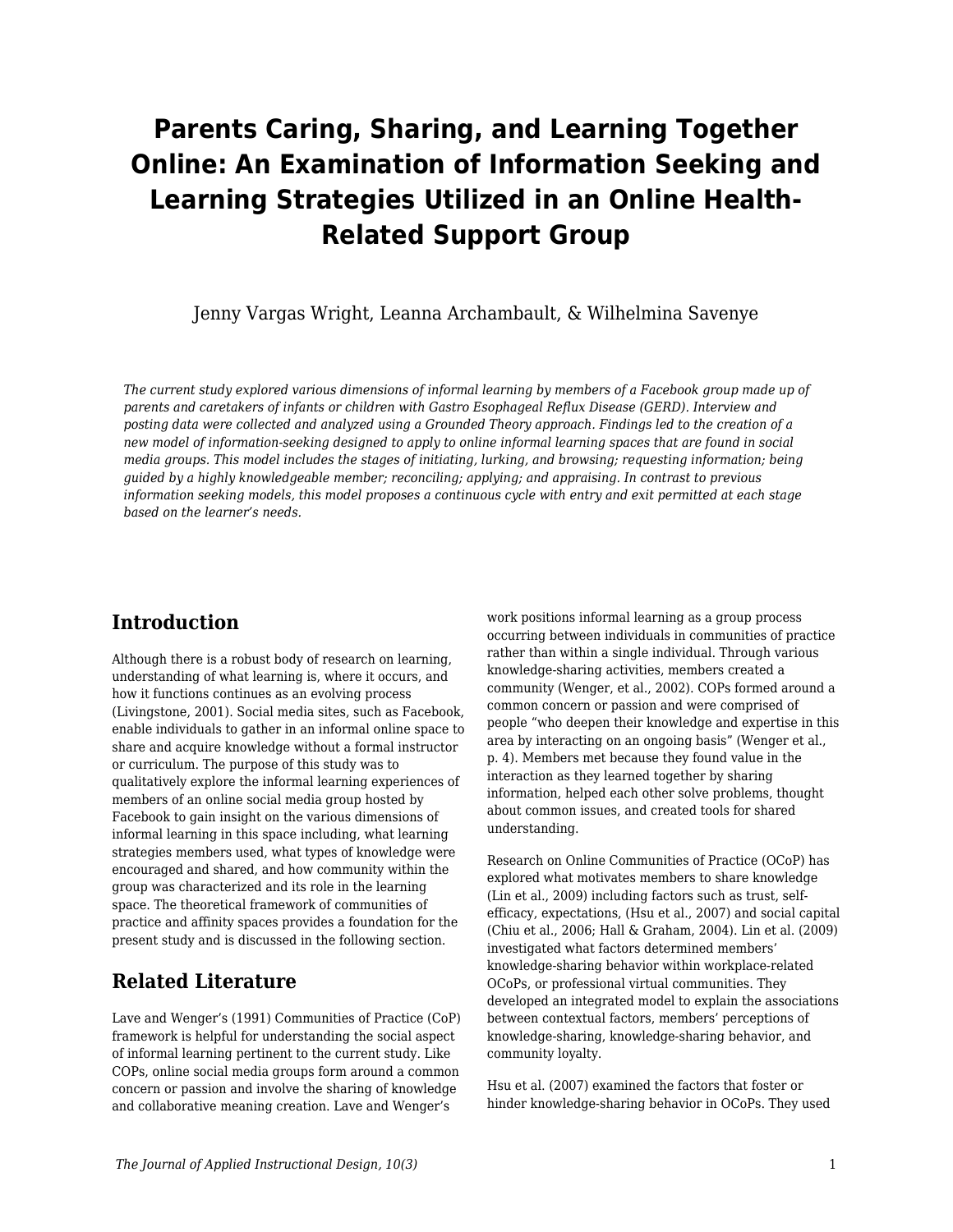a social cognitive theory-based model to investigate factors such as self-efficacy, expectations for personal influences, and trust. These researchers and others identified several fundamental social cognitive factors that influence knowledge-sharing in online groups. Participants learn as they interact. For example, participants learn through interaction which results in cognitive restructuring. Restructuring occurs by having ideas challenged by other members' differing ideas. The process leads participants to update their mental models and knowledge (Neufeld et al., 2013). Participation occurs through interaction and knowledge-sharing. Of the social cognitive factors appearing in the literature on OCoP, the factors most applicable to the current study are sense of community, interpersonal trust, self-efficacy and social awareness, and community identity.

Many popular online social media groups such as the one in this study are considered OCoPs when viewed through the COPs theoretical lens. Online social networks are formed by a group of people around a shared concern, problem, or passion. Through ongoing interactions, these groups become further established and develop tools, communications, and learning strategies. The technological tools inherent in online community spaces, such as calendars, discussion areas, and archives also help support the learning processes (Wong et al., 2011).

Though CoP theory provided a useful framework for exploring social learning within groups, the focus on inperson groups with long-term membership limits applicability when studying online social media groups. Gee (2004) introduced the affinity spaces theoretical framework to describe spaces that do not fit criteria of the COP framework.

#### **Affinity Spaces**

In 2004, Gee introduced affinity spaces. He proposed although people learn by apprenticing themselves to a community sharing practices, there are limitations to the application of the COP framework. For example, while CoP may allude to close personal ties between members, this connection may not fit all of these types of social learning settings where some groups are composed of relative strangers (i.e., the group examined by this study). Whereas the word community connotes membership by a group of people, a better paradigm may be to think of spaces where social interactions occur. This new way of classifying social forms allows for more flexibility and applicability (Gee, 2004). The idea of space is not limited to physical space but also extended to virtual spaces such as individuals playing chess via email. Gee (2004) went further to discuss a specific type of space, called affinity space, where individuals connect around a shared interest. He identified 11 features of an affinity space that apply to social media groups. More recently, Curwood et

al. (2013) proposed defining features of affinity spaces including common endeavors, self-directed participation, and provision of a passionate, public audience for content.

#### **Informal Learning in Social Media Sites**

Heo and Lee (2013) used an activity theory framework to examine informal learning processes occurring in a blog, Naver, and a social network, Cyworld. By examining the types of division of labor within these spaces, Heo and Lee (2013) identified three dimensions of learning that occurred in social media: an acquisition process, a reflection process, and a practice-based community process. Learning as an acquisition process included learners who sought and gained information from others in a passive role. The second dimension included learners who were more active in dealing with knowledge by creating meaning and reflecting on that meaning. Learning as a practice-based community described learners who created and increased their knowledge by interacting with others. Heo and Lee concluded the third dimension of learning best utilizes the capabilities of Web 2.0 sites.

#### **Informal Learning in OCoPs within Social Media Sites**

Dissertations (Davis, 2010; Dolan, 2013; Smock, 2012) and a research article (Mak, 2013) have specifically explored online communities of practice (OCoPs) within social media. Dolan (2013) focused on the use of Facebook, LinkedIn, and Twitter in the workplace to help foster workplace learning, building engagement and COPs. Dolan shared despite not determining any statistically significant inferences, evidence "[omit] indicated that social networking sites were contributing factors in informal learning within an organization, and that they were useful in building networks and engagement among employees" (Dolan, 2013, p. iii).

Davis (2010) explored connectedness or sense of community and professional development in an OCoP within LinkedIn, and focused on the use of OCoPs for ancillary learning by workplace training and learning professionals. Davis also examined the transfer of learning from the social networking site to workplace practices and professional development and found there was a statistically significant correlation between connectedness or sense of community and learning. Connectedness explained 46% of the variance. Most interviewed self-identified as lurkers or those who seldom post messages, but admitted they observed and read messages posted by others. Davis cited legitimate peripheral participation (LPP) as a key component of OCoPs.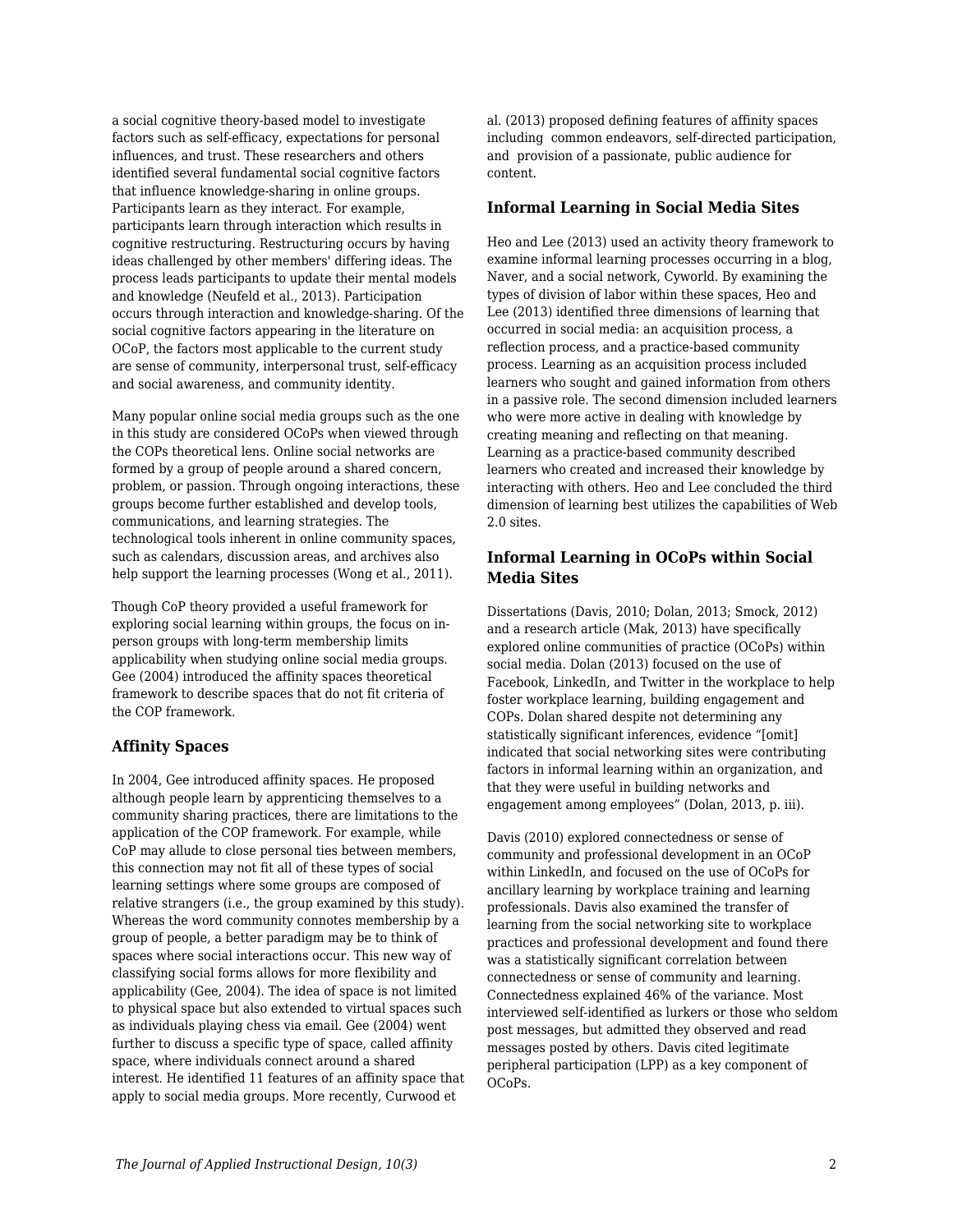Mak (2013) examined how workplace socialization is achieved through Facebook status updates and used the COP theoretical lens and discourse analysis method to analyze over 60 status updates made by employees over a period of five months. He found that chitchatting in status updates helped to understand workplace norms and engage in workplace socialization.

Smock (2012) focused on the use of Flickr as a COP in a non-workplace context. His study closely aligns to explorations in the current study. Smock (2012) investigated group membership, activity, learning strategies, and how expertise is shared within Flickr. Personality traits predicted commenting and asking questions. Participants used two types of learning strategies – solitary and interactive. New members engaged in solitary learning to increase knowledge and skill, and then progressed to more interactive types of learning activities.

Ebardo et al. (2020) used netnography to examine informal learning of a Facebook group of older adults. The study resulted in three themes which included "keeping healthy, ensuring safety, and family relationships" (p. 598). Of the three themes, the most pronounced were challenges associated with members' health. Ebardo et al. (2020) concluded given the speed at which information is disseminated in these informal learning groups, information verification should be emphasized to prevent misinformation, particularly with health-related information. The next section further discusses the use of social media to acquire health information.

#### **Health Related Informal Learning in Social Media Sites**

Social media groups, including Facebook groups, have formed around a variety of health topics including Gastro Esophageal Reflux Disease (GERD), the focus of this study. As White et al. (2021) stated, "a systematic review of data on the use of social media for public health topics in general concluded that qualitative benefits can be derived in terms of learning and education for both patients and physicians" (p. 1). They found that within 13 Facebook groups focused on antidepressant withdrawal, the main reason for participation was failed services from clinicians.

In a study on a Facebook diabetes group, Zhang et al. (2013) found interactions among members centered on exchanging information, providing emotional support, and community building. Participants included administrators, individuals with diabetes, and parents with diabetic children.

In a recent systematic review of 23 qualitative studies,

Tradegold et al. (2020) found parents reported gaining a sense of community through making connections with others, building relationships, and feeling validated and reassured. According to the authors, "Parents also reported feeling better informed about their children's conditions, which helped them feel more in control in subsequent medical consultations and felt good about helping similar others by sharing their own experiences" (p. 10).

The current study qualitatively explores the informal learning experiences of members of an online social media group hosted by Facebook, specifically, the informal learning behaviors of parents or guardians of children with GERD. It is part of a larger study examining: the factors influencing activity, the existing types of knowledge, and the patterns of participation in the online social media group (Vargas Wright, 2018). Using an adapted grounded theory approach (Charmaz, 2014; Corbin & Strauss, 2008; Glaser & Strauss, 1967), data from members of a Facebook group comprised of parents and caretakers of infants or children with GERD were collected and analyzed to explore the following research question: According to participants, what learning strategies do participants use to gain knowledge in this online social media group?

## **Research Methods**

#### **Context**

Participants included members from one online social media group hosted by Facebook of which the lead author was a member for several years. During that time, she developed relationships with the administrator and members of the group, which facilitated the recruitment of participants and provided necessary insights into the group, along with its norms and processes.

In keeping with the nature of social media, the online social media group's composition and size was fluid and ever-increasing. It increased the number of members on an almost daily basis. For example, it was composed of 822 members in 2015, 2,200 in 2016, and 3,144 in 2017. An average month's worth of activity in this social network included: nine original messages and 87 comments posted per day;71 original messages and 673 comments posted per week on the social network's wall. This study presents a snapshot of the functioning of the group during the length of the research.

The social media group was a closed group individuals can only join if approved by the group's administrators. When this study first began, the social media group's purpose, as posted on the about section of the network, was to share advice for the care of GERDlings (i.e., infants with GERD) from the true experts, their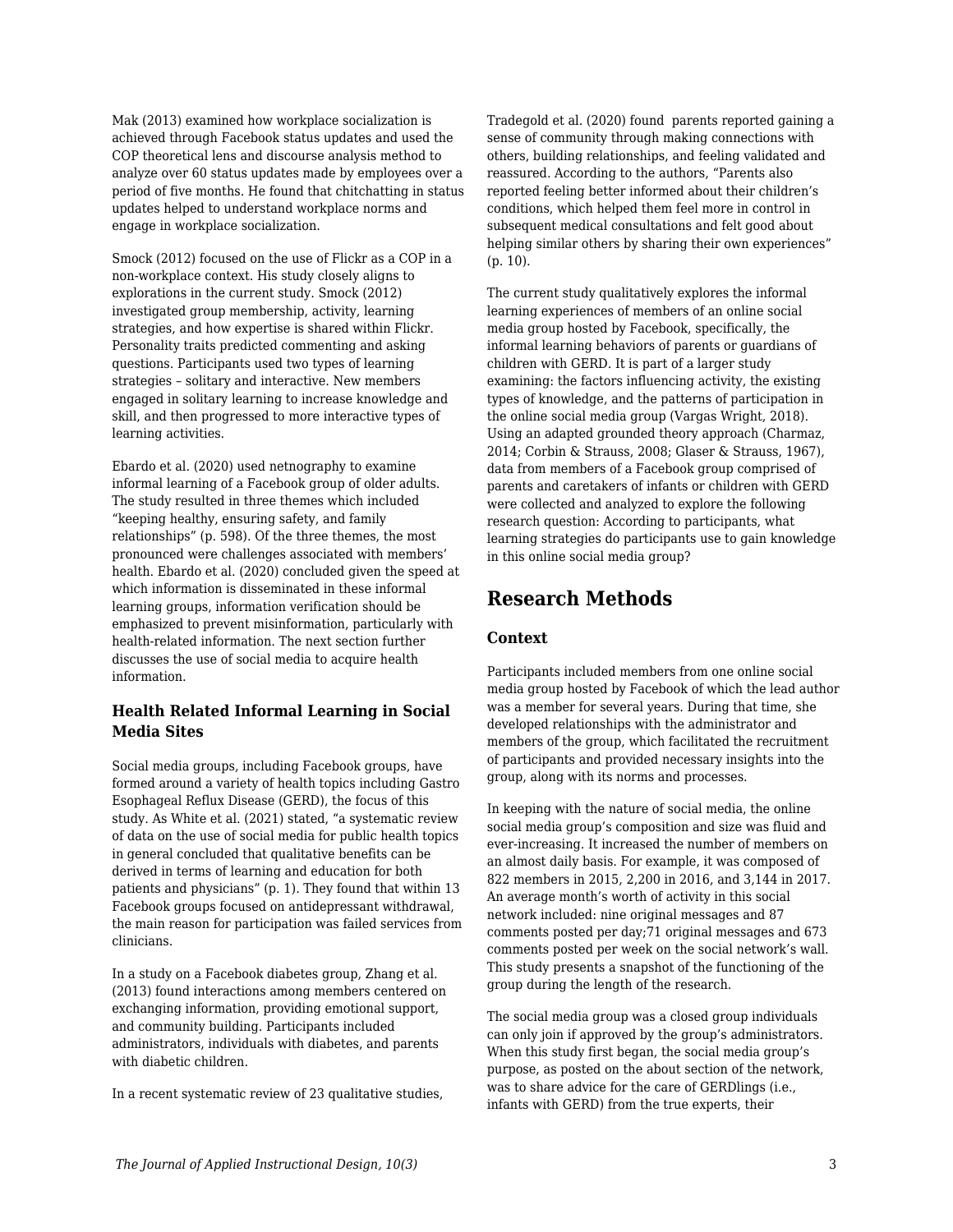caretakers. During this study, an additional disclaimer was added to the description of the group encouraging members to always seek medical advice and guidance from a medical professional. A pinned post or posting always visible at the top of the page's feed, was also added. The post welcomed members, requested that they post an introduction of themselves, and asked them to answer 15 questions about their child's reflux condition. It advised members that other members are not medical experts and share what they have learned through personal experiences. The purpose of the group also changed to work alongside a companion website to help babies/infants/children with acid reflux or various food intolerances/allergies. New members were required to write an introductory post, allow tagging and messaging in their account settings, and not block administrators.

#### **Participants**

Group members were spread across the world with a majority coming from the United States. According to leaders, members were primarily female, white, living in the United States, with a post-high school degree. In addition to obtaining Institutional Review Board approval, the lead author received permission from the group's administrators to recruit participants for the study from the social media group's membership. Interview participants were selected based on frequency of posting and length of group membership using a quota selection (Goetz & LeCompte, 1984) to gain a cross-section. The categories, frequency and length, were selected based on previous research on informal learning within online social media groups (Davis, 2010; Smock, 2012). The initial semi-structured interview protocol included closed and open-ended questions concerning participants' activities as members of the online social media group. The interview protocol included: questions related to demographic information including gender, highest level of education, frequency of postings, and length of membership in the social network; learning strategies used to gain knowledge; factors influencing their activity in the group; the types of knowledge shared and/or gained online; types of connections developed between and among members; and the ways members supported one another. For the purposes of the current study, particular focus is paid to the types of knowledge gained and shared among the members of the group. Although, due to length constraints, extensive interview excerpts are accessible in the larger work (Vargas Wright, 2018).

In addition to interview data, with participant permission, postings were downloaded from the Facebook group and were imported into NVivo for analysis. Due to the high level of activity and membership in the group only activity during one specific week of postings was collected for analysis. A total of 53 original threads were collected and analyzed which included 604 postings, original postings,

and responses.

#### **Data Analysis**

To facilitate data analysis, NVivo was used to implement an adapted Straussian Grounded Theory methodology including theoretical sampling, constant comparison, and analytic memo-writing was used. As data were being coded and gaps identified, additional participants to contribute further evidence in various areas were selected (Glaser & Strauss, 1967). Data collection continued until saturation was achieved (Corbin & Strauss, 2008). Additionally, during axial coding, the lead author interviewed some initial participants a second time to further investigate aspects of the emerging theories. Table 1 contains a breakdown of the participants interviewed. A total of 31 interviews were conducted with 25 unique participants.

#### Table 1

Theoretical Sampling Participant Characteristics

| Frequency of Length of<br>Posting                    |   | Membership                                                |  | <b>Phase of</b><br><b>GERD</b>                               |                | Role in Group Total                                    |  |             |
|------------------------------------------------------|---|-----------------------------------------------------------|--|--------------------------------------------------------------|----------------|--------------------------------------------------------|--|-------------|
|                                                      |   |                                                           |  | Description n Description n Description n Description<br>(n) |                |                                                        |  | n n         |
| or more per<br>day)                                  |   | (less than a<br>year)                                     |  |                                                              |                | Frequent (1 2 Newcomers 2 Beginning 2 Administrators 3 |  |             |
| few times<br>per week)                               |   | Average (a 2 Continuing 2 Middle<br>$(1-2 \text{ years})$ |  |                                                              | $\mathfrak{D}$ |                                                        |  |             |
| Infrequent 2 Long-term<br>(a few times<br>per month) |   | (2 years or<br>more)                                      |  | 2 Post GERD                                                  | - 2            |                                                        |  |             |
| Peripheral<br>(never)                                | 2 |                                                           |  | Recurring<br>(2)                                             | 2              |                                                        |  |             |
| Number of participants                               |   |                                                           |  |                                                              |                |                                                        |  | $N =$<br>25 |
| Follow-up interviews                                 |   |                                                           |  |                                                              |                |                                                        |  | 6           |
| Total Number of Interviews                           |   |                                                           |  |                                                              |                | 31                                                     |  |             |
|                                                      |   |                                                           |  | Note. GERD = gastro esophageal reflux disease.               |                |                                                        |  |             |

#### **Coding**

Three stages of coding interview data occurred: open coding, axial coding, and selective coding. During open coding, the transcript text was analyzed line by line which forced a close analysis of what participants said (Gibbs, 2008). Using a Constructivist Grounded Theory method (Charmaz, 2014), gerunds, used to code and analyze, highlighted a sense of action and the conveyance that participants were active parts of a process. A code example is the core category "encouraging external knowledge" which subsumed the subcategories of "identifying related learning spaces" and "sharing research articles created outside the group." Then, codes were compared/contrasted and organized into provisional categories. Tables and hierarchies were used to assist in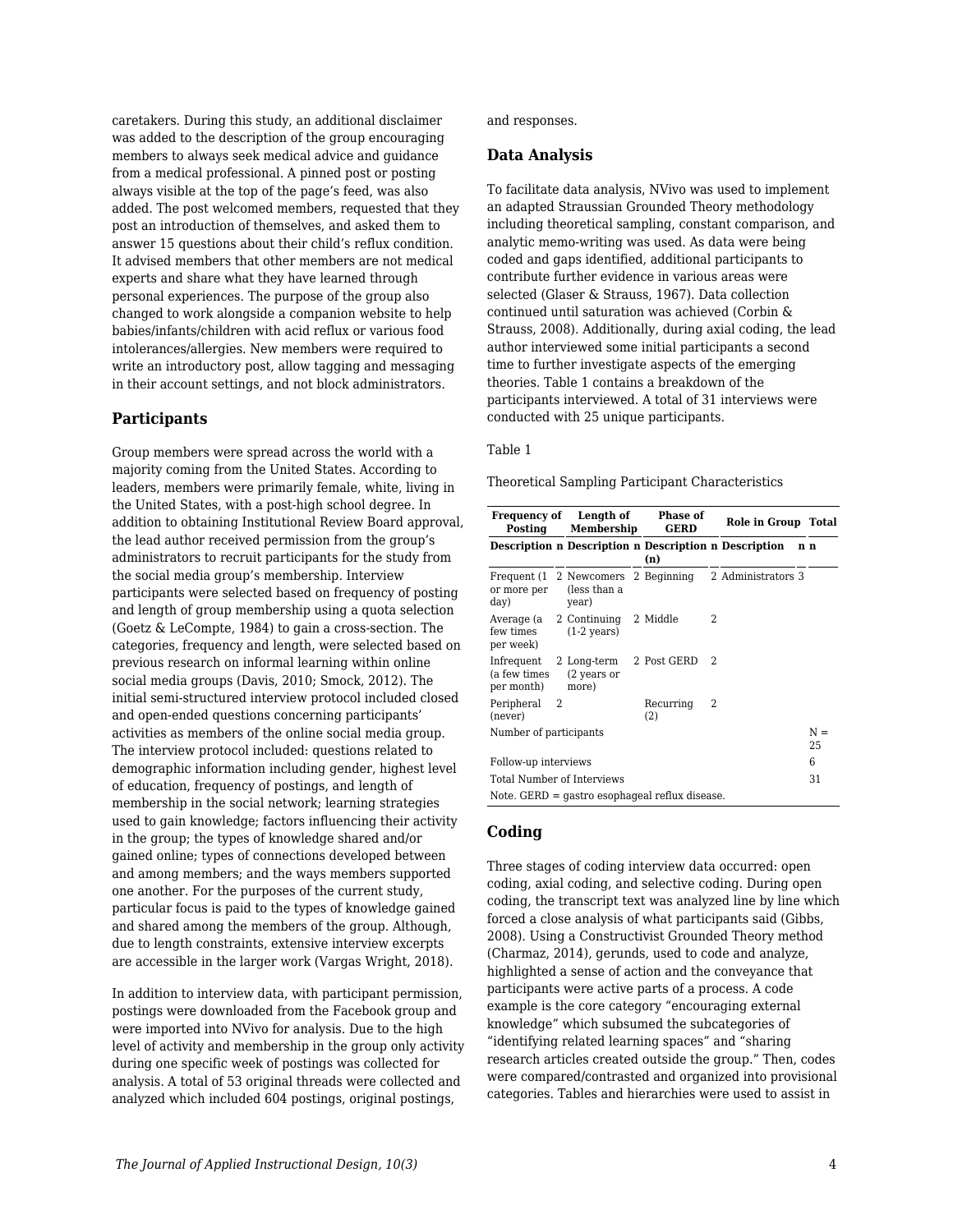organizing codes and categories.

During the axial coding stage, categories were refined and further developed by looking at various elements considering Strauss and Corbin's (1998) dimensions such as causal conditions, phenomena, strategies, context, intervening conditions, and actions/interactions. Constant comparison continued throughout axial coding to find additional evidence or dimensions of the categories resulting in a re-organization of codes by associations to each other. During selective coding, associations between core categories and themes were examined while memos were revisited and sorted to create a storyline. The lead author returned to the field and interviewed six participants a second time to add insight. This process continued until theoretical saturation was reached.

## **Results**

#### **Relevant Themes**

In examining the learning strategies group members (parents and caretakers of infants and children with GERD) used to gain knowledge, three core themes were identified from the data:

- 1. Participants engaged in distinct informationseeking behaviors in non-linear patterns.
- 2. Members followed a clear process of skills acquisition or steps to go from newcomer to an experienced member.
- 3. Members learned by applying acquired knowledge gained through participation in the group to the care of their child.

Each of these themes is discussed in detail in the following section.

#### **Information-Seeking Behaviors**

Participants engaged in distinct information-seeking behaviors in non-linear patterns. They discussed several distinct information-seeking behaviors engaged in to learn about infant or childhood GERD while participating in the group. Behaviors classified as information-seeking were: initiating; browsing; requesting information; lurking or learning vicariously; evaluating information; applying; and monitoring. Information-seeking behaviors are listed in Table 2. The information-seeking behaviors mentioned most by participants were evaluating information, initiating, requesting information, and receiving guidance through knowledge acquisition by a highly knowledgeable member.

#### Table 2

Types of Information-Seeking Behaviors in Interviews and

Postings

| <b>Information-Seeking</b><br><b>Behavior</b>                                                                | No.<br>Referenced<br>in<br><b>Interviews</b> | No.<br><b>Referenced</b><br>in Postings |  |  |
|--------------------------------------------------------------------------------------------------------------|----------------------------------------------|-----------------------------------------|--|--|
| <b>Evaluating information</b>                                                                                | 75                                           | 79                                      |  |  |
| Initiating                                                                                                   | 38                                           | 17                                      |  |  |
| Requesting information                                                                                       | 19                                           | 67                                      |  |  |
| Being guided through<br>information-seeking by a<br>highly knowledgeable<br>member (usually group<br>leader) | 0                                            | 68                                      |  |  |
| Lurking or learning<br>vicariously                                                                           | 17                                           | 1                                       |  |  |
| <b>Browsing</b>                                                                                              | 14                                           | 6                                       |  |  |
| Applying                                                                                                     | 11                                           | 53                                      |  |  |
| Monitoring                                                                                                   | 6                                            | 0                                       |  |  |
| Total                                                                                                        | 180                                          | 291                                     |  |  |
| Note. Total refers to the number of instances these                                                          |                                              |                                         |  |  |

Note. Total refers to the number of instances these behaviors were mentioned in interviews and postings.

The majority of participants interviewed discussed going through one or several processes of evaluation before applying information gained from the group. The evaluation process included reconciling knowledge gained from the group with members' own experiences and prior knowledge. This may have also involved asking follow-up questions of the group and comparing similar experiences with group members. Once reconciled, members decided whether to apply the information to the care of their child or not. As demonstrated by interview participant 7:

> I'm part of the self-help page for [another online support group] and I find a lot of times I get concerned about some of the medical questions that people ask on the group and I have concerns about the way people who aren't in the medical field answer those questions because I feel like they're giving a lot of really bad and dangerous advice. Certainly when I'm researching stuff on the Internet and if I'm part of a Facebook page, I'm always looking to make sure that the advice there makes sense with my training and I have really been, I hate to say I have been surprised but it's been nice to see that everyone who is commenting on the page (group) and the information that's being provided seems to be good advice and sound advice. That made me more confident about using the page for advice.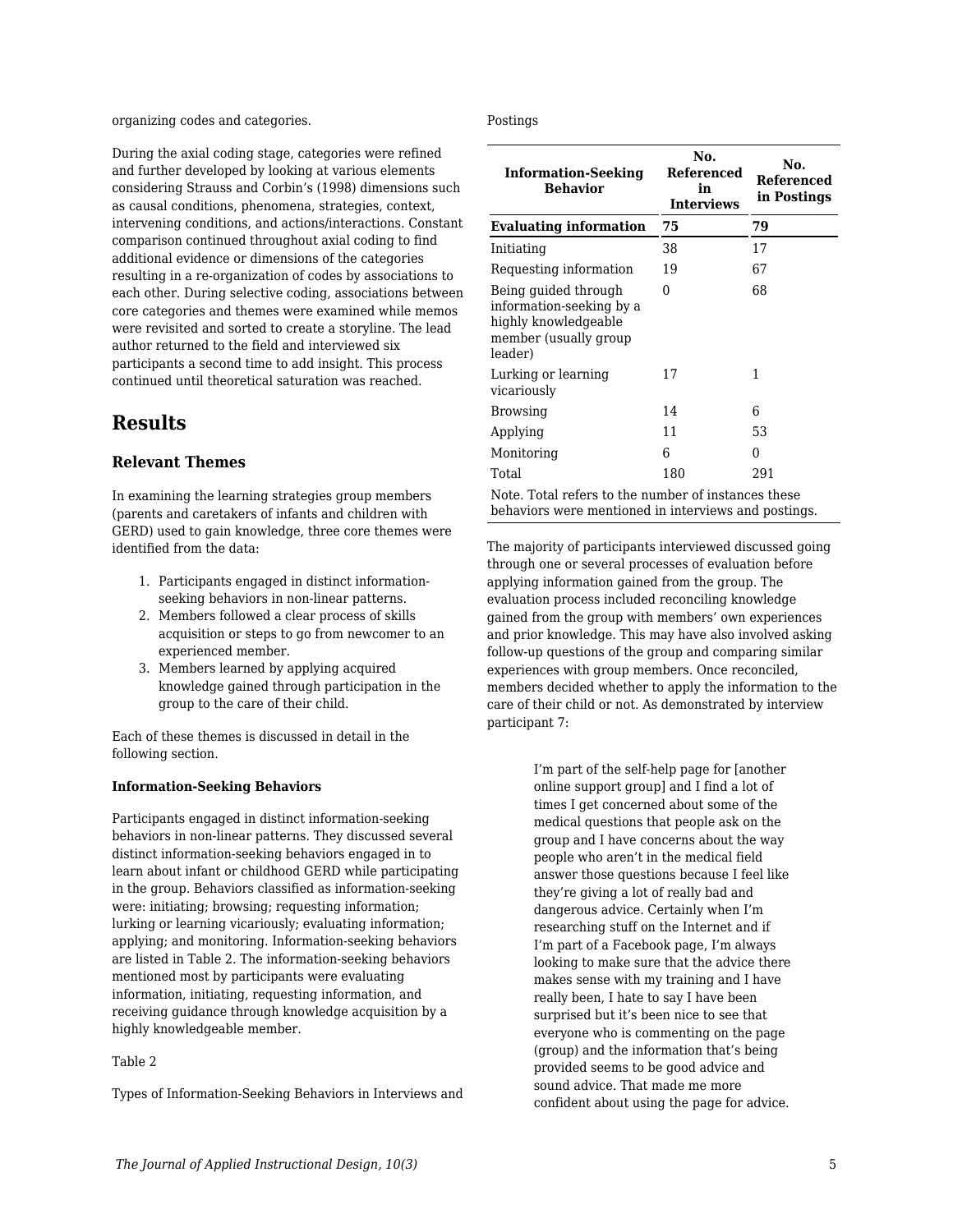A posting by interview participant 11 represented reconciling:

> At that point you know if it applies to me like a particular advice or suggestion. I have to determine whether or not I feel comfortable with it myself and whether or not I feel like it would be safer or beneficial for my son. If I do, then let's say it requires me getting a probiotic or medicine I will figure out what would be the best place to get it. So, it's kind of just that process of determining whether this information applies to me and whether I feel comfortable and safe applying it to my son. Sometimes the answer is yes and sometimes the answer is no.

The second most cited process was verifying information other members shared through different methods such as: comparing with published research; verifying with medical providers(both general and specialists); verifying with a spouse or family members; verifying with information available on other sites on the Internet; and re-verifying with the group. Several members mentioned seeking out articles in peer-reviewed journals. Interview participant 1 explained:

> I'm a huge Doubting Thomas, so I definitely wanted to confirm it in some other source before I actually did it, although not that I would doubt anyone, just for my own peace of mind, but absolutely. I'd see if I'd find whatever information, whether it was a peerreviewed study or a published article.

Several members also discussed taking the information to their medical providers and obtaining their opinion on it:

> I got that information from some member on the site, that she was recommended. I of course confirmed it with my pediatric GI at a subsequent visit I had with him. He said, "Oh yeah, that's definitely the right way to go, you're doing the right thing." So that was invaluable information, for sure.

The third evaluation process, seemingly a key process, was judging the trustworthiness of the individual sharing information. Members did this by evaluating the information the group member(s) shared with others

including: judging the individual based on the length of their membership in the group; their own previous interactions with the individual; the type of language used in their post; the person's social media profile; what sources the person provided; and what stage of GERD the person's baby was in. Interview participant 5 explained:

> Well because I'm on there frequently enough so I kind of get a feeling of who the people on there that know something about something and that you see posting frequently and that they seem educated based on their responses and you kind of get a feel for, I guess if their posting... and that's why I don't ever use that information to completely make a decision but you kind of glean who's a little bit more trustworthy and more educated about certain things.

Members also trusted the ideas validated either by sharing the same idea or by showing support for the idea by the greatest number of members. Participant 6 stated: "You see a lot of moms coming together to share information. Especially when many moms are validating the same ideas, then it's worth spending time to listen to."

Figure 1 further breaks down the ways participants initiated their information-seeking.

#### Figure 1

Frequencies of interview responses and postings for information-seeking



Picture displaying the frequency of interview responses

Note. Numbers given in the figure refer to the number of instances these behaviors were mentioned in interviews and postings.

Participants discussed joining the group because they were searching for medical advice from alternative sources to doctors and specialists because they felt they were not helpful. Fifty members whose postings were analyzed sought medical advice on the group's wall as an alternate source to doctors and specialists as described by participant 11: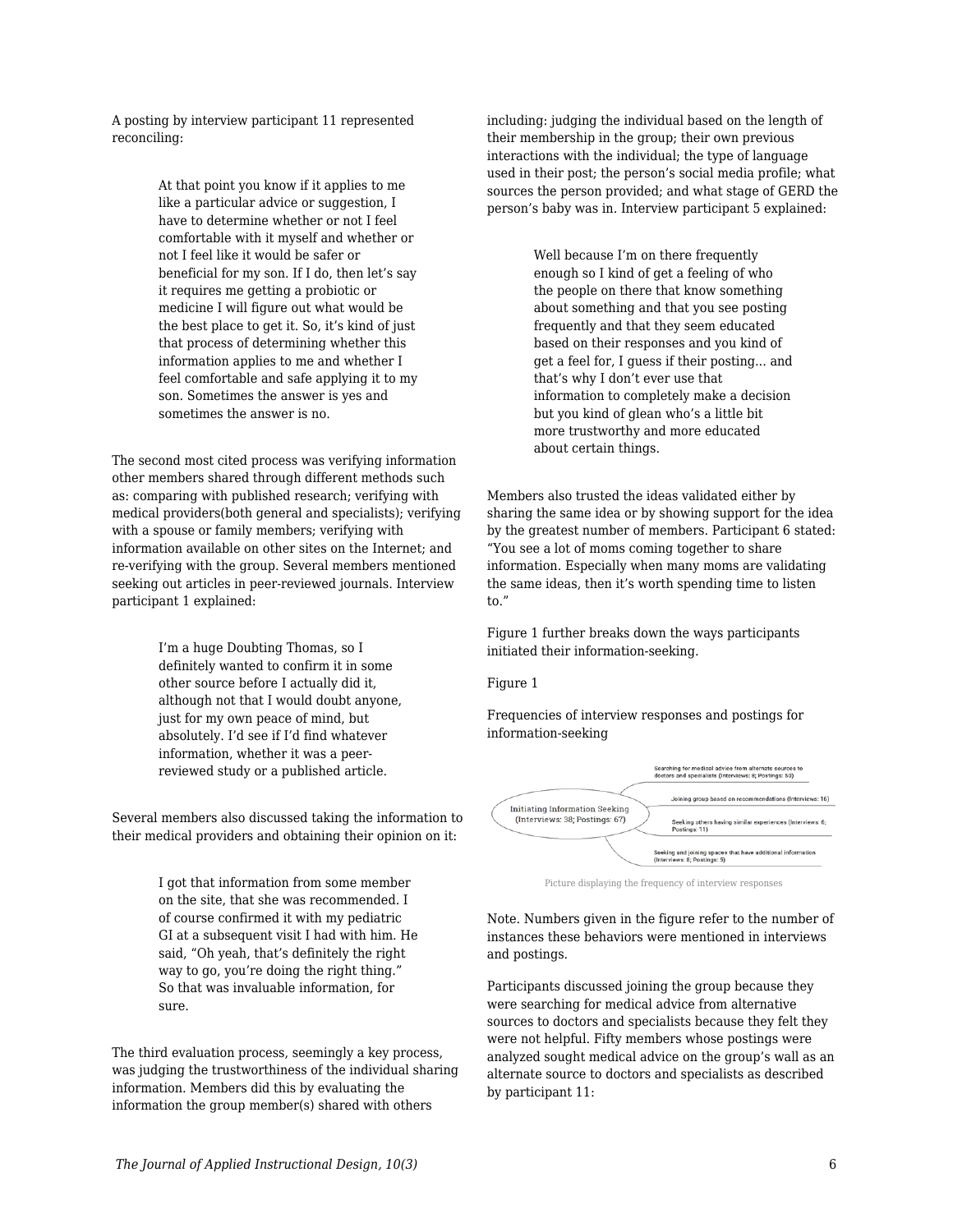Parents even though they are told not to, will Google and look up their kid's symptoms and a lot of times there is that kind of mother's intuition where the doctor may say it's just this or do that and you kind of just know that there is something else going on with your child and it's not o.k. So, I think that disconnect kind of drives people to look elsewhere because a lot of times I think professionals make it seem simple or that there really is no answer or options. For some people that is just not good enough and so they go to groups like this and look for other options and look for people that will give them other options.

Members also discussed joining the group based on recommendations from other individuals or groups turned to for information. They described information-seeking and joining the group because they were seeking others with similar experiences as participant 2's posting related:

> Did any of you struggle with a baby who just didn't want to eat? A friend's baby has been struggling to stay on the curve (3% weight) so she started EP so she could measure ounces. She's already milk and soy free. Her daughter just doesn't seem to have an appetite. Ideas???

In addition, members mentioned searching the Internet for learning spaces where they could obtain any additional information on GERD. Interview participant 8 explained:

> Basically, first I searched on the Internet. I Googled about it. Basically, I had an elder son also. He also had reflux. But at that particular point of time, four and a half years back, back in 2010, I really didn't know that these kinds of groups existed. At that particular time, it was not very common. We used to use...so, at that point of time I did not know how to handle my baby because he had severe reflux. This time it is a lot easier because what really happened to me is that I searched Google and found a lot of sites that had lots of information about GERD, so I went to all those sites and then I thought this is what this new baby is having. Then I searched on Facebook because I know

now everything is on Facebook there are all kinds of groups for everything on Facebook. So, I found a couple of them and joined them. After joining these groups, I have not gone back to search Google for anything because anything can be answered there.

Participants described using different methods to request information from other members of the group. Table 3 shows the different methods mentioned 37 times in interviews and 70 times in postings.

#### Table 3

Methods Participants Mentioned Using to Request Information

| Methods for<br>Requesting<br><b>Information</b>                | Number of<br>References<br>in Interviews | Number of<br>Referenced<br>in Postings |  |  |
|----------------------------------------------------------------|------------------------------------------|----------------------------------------|--|--|
| Asking questions on<br>the group's wall                        | 24                                       | 52                                     |  |  |
| Contacting members<br>individually                             | 10                                       | 1                                      |  |  |
| Asking follow-up<br>questions of group                         | 0                                        | 6                                      |  |  |
| Bumping for more<br>information                                | 2                                        | 5                                      |  |  |
| Commenting on someone 1<br>else's postings to ask<br>questions |                                          | 6                                      |  |  |
| Total                                                          | 37                                       | 70                                     |  |  |

The most often mentioned and observed method for requesting information within the group was posting to the group's wall. Facebook technology made the group's wall central to the group's site. In addition, the group's rules requested all new members answer a series of questions and post an introduction to the group's wall upon joining. This mandatory introduction compelled most members to ask questions and request information through the group's wall. Another method participants used for requesting information was contacting other members individually through personal messaging technology. A third method apparent when analyzing group postings was individuals asking follow-up questions of the group once they received initial responses. Participants would obtain information, then come back, report what happened, and request more information from the group. Another method interviewed participants mentioned was bumping for information. Participants posted a comment of bumping or bumping for more information to keep the thread at the top of the feed to ensure all members would see and hopefully post more comments. A last method of requesting information was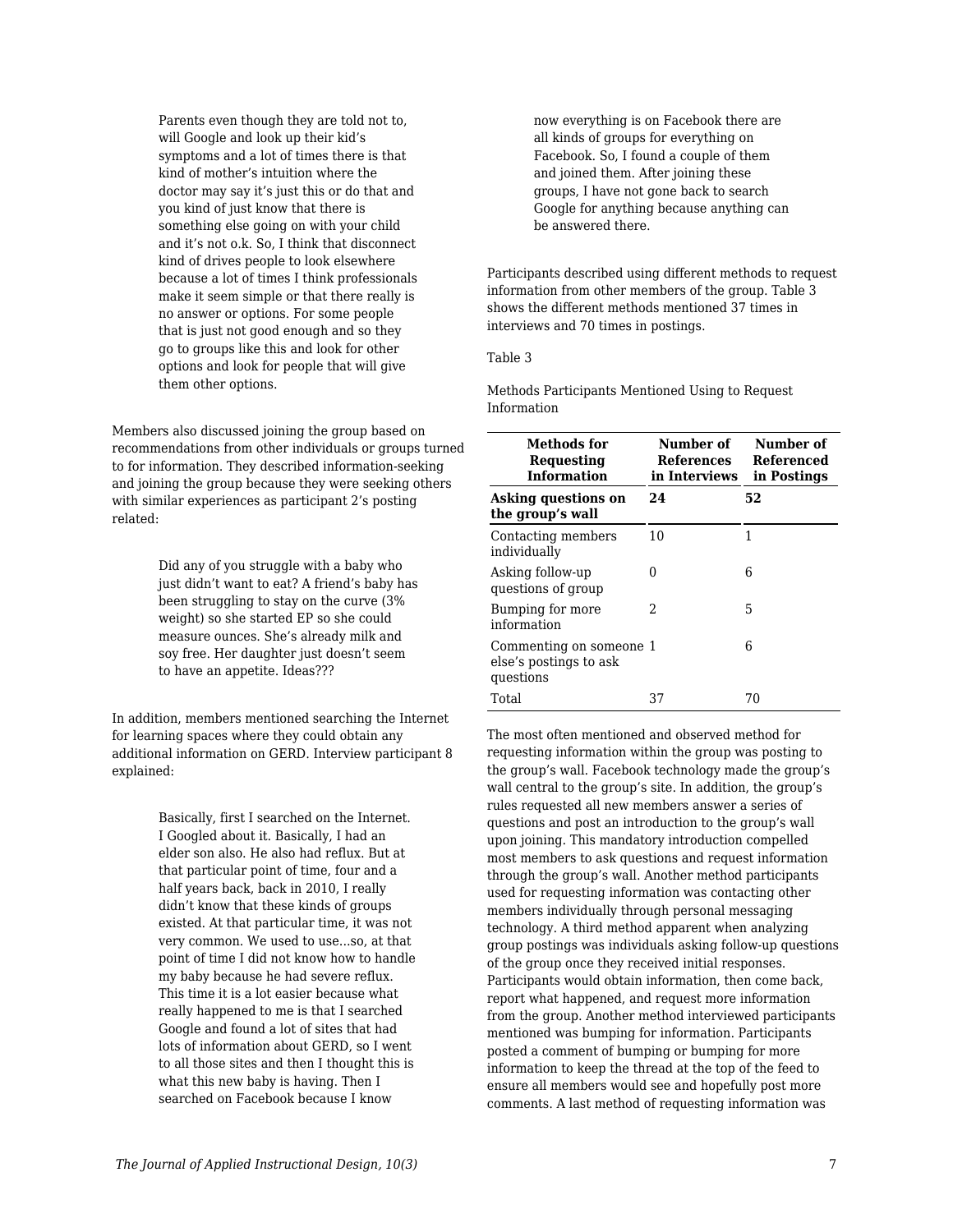commenting on someone else's post to ask a question.

#### **Clear Process of Knowledge Acquisition**

The second theme was members followed a clear process of knowledge acquisition or stages to go from newcomer to a highly knowledgeable member. Postings analyzed showed evidence of skills and knowledge acquisition. Figure 2 shows the individual stages that were part of the learning process: questioning, asking, receiving, reconciling, applying, and sharing knowledge.

#### Figure 2

Stages from newcomer to highly knowledgeable member as reported by study participants



Picture displaying the six stages from newcomer to highly knowledgeable member

Learning strategies included information-seeking behaviors such as initiating information-seeking, requesting information, being guided through information-seeking by a highly knowledgeable member, lurking or learning vicariously, evaluating information, and reconciling information. There was a clear process of stages of knowledge and skills acquisition or a progression from a newcomer to a highly knowledgeable member. Questioning included: the caretaker questioning what was normal for their child; the caretaker being discontent with their child's health care; and the caretaker doing their own research. Asking included: the caretaker desperately sharing their situation and asking for help from group members; members asking detailed questions of the caretaker; and the caretaker answering members' follow-up questions in the thread. Receiving included: members indicated helping the caretaker identify related conditions; encouraging the caretaker to do their own research; highly knowledgeable members suggesting sources or actions for the caretaker to take; and members personally messaging newcomers. Reconciling included: the caretaker evaluating information; the caretaker looking for duplicating responses; the caretaker assessing the applicability of the information in their own life; and the caretaker asking follow-up questions of the members. Applying included: the caretaker applying the group's advice, seeing results, and reporting back to the group; and the caretaker having doctors acknowledge their knowledge. The last

step, sharing knowledge, included: the caretaker assessing their own knowledge-sharing ability; having other parents seek their advice; and the caretaker sharing knowledge and becoming a new highly knowledgeable member.

#### **Applying Acquired Knowledge Gained Through Participation in the Group**

The third theme centered on how members learned by applying acquired knowledge to the care of their GERD child. Interviews and postings showed that members of the group applied knowledge gained in the group in different ways. Table 4 shows the ways in which knowledge was applied, and how often these were referenced in interviews and in postings analyzed.

#### Table 4

Application of Acquired Knowledge

| <b>Applications</b>                                                               | Number of<br>instances<br>referenced<br>in<br>interviews | Number of<br>instances<br>referenced<br>in postings |  |  |
|-----------------------------------------------------------------------------------|----------------------------------------------------------|-----------------------------------------------------|--|--|
| <b>Using acquired</b><br>knowledge to advocate<br>for child                       | 33                                                       | 4                                                   |  |  |
| Applying knowledge to care<br>of subsequent children<br>diagnosed with GERD       | 18                                                       | $\mathbf{1}$                                        |  |  |
| Applying knowledge by<br>compounding medication                                   | 14                                                       | 10                                                  |  |  |
| Generating new learning<br>artifacts                                              | 9                                                        | 3                                                   |  |  |
| Applying advice and<br>changing diet                                              | $\theta$                                                 | 8                                                   |  |  |
| Discerning misconceptions<br>pediatricians and<br>gastroenterologists have        | 7                                                        | 3                                                   |  |  |
| Group experience-based<br>knowledge informing<br>practicing medical<br>profession | 3                                                        | $\theta$                                            |  |  |
| Trying natural treatments<br>recommended by other<br>members                      | 0                                                        | 3                                                   |  |  |
| Acquiring options to design<br>own child's treatment                              | 1                                                        | 1                                                   |  |  |
| Controlling direction of<br>learning                                              | 1                                                        | $\Omega$                                            |  |  |
| Total                                                                             | 86                                                       | 33                                                  |  |  |
| Note. GERD = gastro esophageal reflux disease.                                    |                                                          |                                                     |  |  |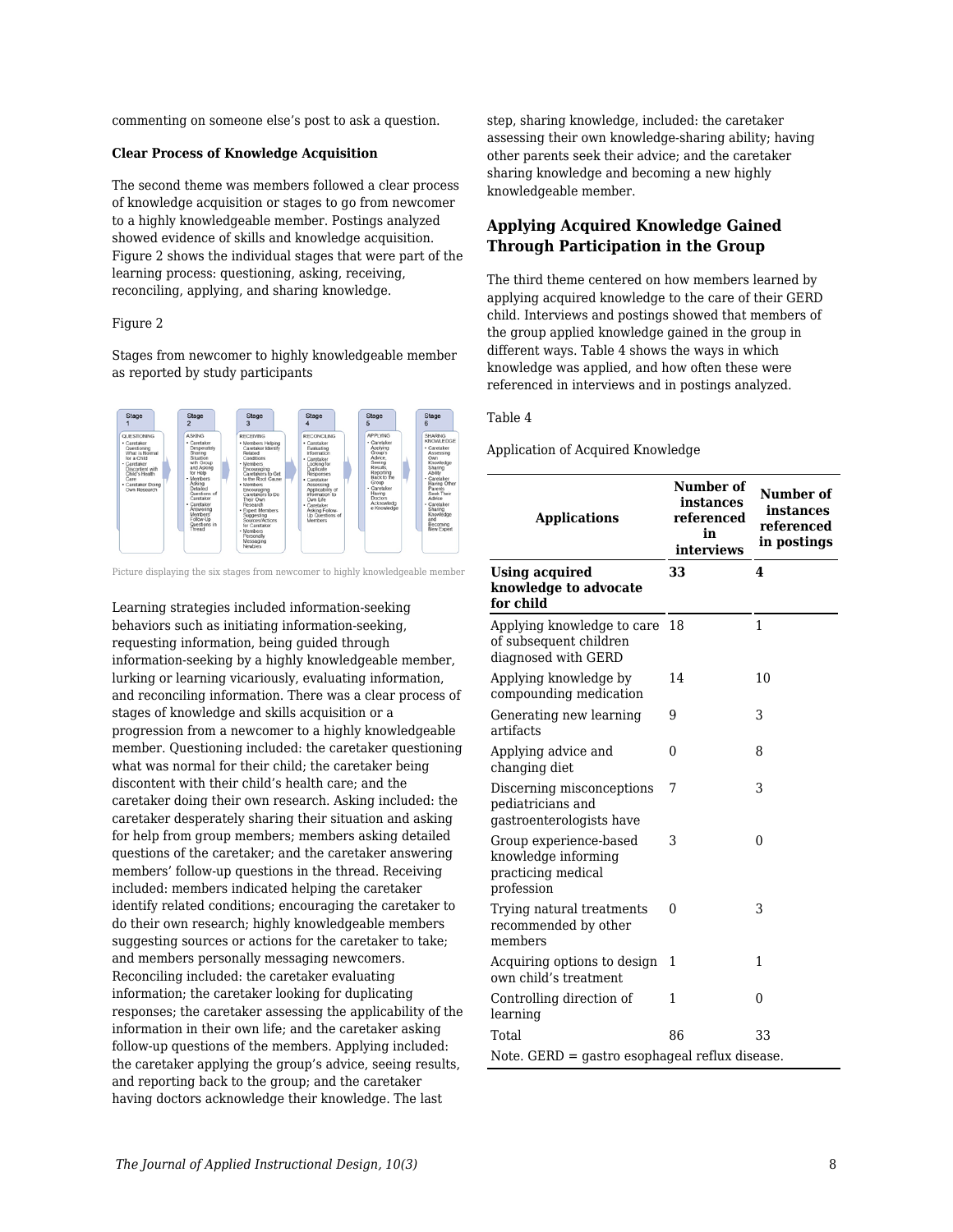### **Discussion and Implications**

Schugurensky's (2000) taxonomy included three forms of informal learning: self-directed, incidental, and socialization. Based on participants' statements, aspects of all three forms of informal learning appeared evident in the online social media group explored in this study. Participants described engaging in self-directed learning activities within the group. They sought out the group and asked questions of their own accord. They posted questions in their own words on the group's wall as they needed information, and engaged in incidental learning such as gaining emotional knowledge to help them deal with changing expectations of their role as a caretaker of an infant with GERD. Participants discussed socialization, a process where they internalized skills and values from their participation in the group including learning how to question medical professionals and advocate for better medical care.

A valuable implication of this study for instructional designers trying to create and sustain successful informal learning spaces in social media is that informal learning in these spaces is highly shaped by the learner (Marsick & Volpe, 1999). As Rogoff et al. (2016) note, this is one of the distinctions of informal learning compared with formal learning, that is, the role of learner choice or direction. Participants of this study described ability to shape their own learning within the group. There were no expectations for participation, time limits imposed, or limitations on what knowledge members could seek, acquire, or share. Informal learning was unstructured, experiential, and self-selected (Carliner, 2013; Marsick & Volpe, 1999). Learning was unstructured and flexible – it could be started and stopped whenever they wanted. It was also indeterminate and represented a process of becoming (Hager, 2006). Participants described not knowing when their participation and group membership would end, and that their learning and participation in the group was a contextual process highly dependent on the needs of their child or life situation at the time. All of these features of informal learning lead to a need for a different type of design for learning-oriented social media sites.

#### **Information-Seeking Behavior**

Researchers have developed models for better understanding information-seeking processes. One of the most cited is that of Carol Kuhlthau (1991b) who developed the Information Search Process (ISP) which includes a six-stage model that incorporates three dimensions of information-seeking behavior: affective (feelings), cognitive (thoughts), and the physical (action) and involves the stages of initiation, selection, exploration, formulation, collection, presentation, and assessment.

However, a new model is needed to better understand information-seeking behavior when initiated by the information-seeker to solve a real-life problem they are experiencing and invested in versus an imposed need. Kuhlthau's (1991a) model was created in the 1990s and much has changed regarding the use of online spaces to find information. Figure 3 depicts a new informationseeking model that best describes the informationseeking behaviors of participants, including their feelings, thoughts, and actions at each of the six stages (Vargas Wright, 2018).

Figure 3

Model of Information-Seeking in Social Media Groups

|                                                | Initiating<br>Lurking<br><b>Browsing</b> | Requesting<br>Information | <b>Being Guided</b><br>by Expert<br>Member | Reconciling | Applying                                     | Appraising                                                               |
|------------------------------------------------|------------------------------------------|---------------------------|--------------------------------------------|-------------|----------------------------------------------|--------------------------------------------------------------------------|
| Feelings<br>(Affective)                        | Desperation                              | Hopefulness               | Clarity                                    | Optimism    | Empowerment                                  | Feeling<br>Satisfaction or<br>Dissatisfaction                            |
| Thoughts<br>(Cognitive-<br>Blooms<br>Taxonomy) | Identifying/<br>Locating                 | Describing                | Comparing/<br>Contrasting                  | Evaluating  | Constructing,<br>Designing Plan<br>of Action | Assessing                                                                |
| <b>Actions</b><br>(Physical)                   | Exploring                                | Seeking                   | Gathering                                  | Examining   | Implementing                                 | Continuing or<br><b>Re-Starting</b><br>Information<br>Seeking<br>Process |

Picture showing a Model of Information-Seeking in Social Media Groups

It is depicted in a similar fashion to Kuhlthau's (1991b) model to facilitate comparison. The identified stages were initiating, lurking, and browsing; requesting information; being guided by a highly knowledgeable member; reconciling; applying; and appraising. For the first stage of initiating, lurking, and browsing, feelings were desperation, thoughts were identifying/locating, and actions were exploring. For the stage of requesting information, feelings were hopefulness, thoughts were describing, and actions were focused informationseeking. For the third stage or being guided by a highly knowledgeable member, the feelings were clarity, thoughts were comparing/contrasting, and actions were gathering/sorting. For the reconciling stage, feelings were optimism, thoughts were evaluating, and actions were examining. For the applying stage, feelings were empowerment, thoughts were constructing and designing a plan of action, and actions were implementing. For the appraising stage, feelings were satisfaction or dissatisfaction, thoughts were assessing, and actions were continuing or re-starting the information-seeking process.

The current study's findings about the informationseeking behavior of individuals within an online social media group suggest participants highlighted the sense of belonging in a community as a factor in their continued membership, participation, and knowledge-sharing in the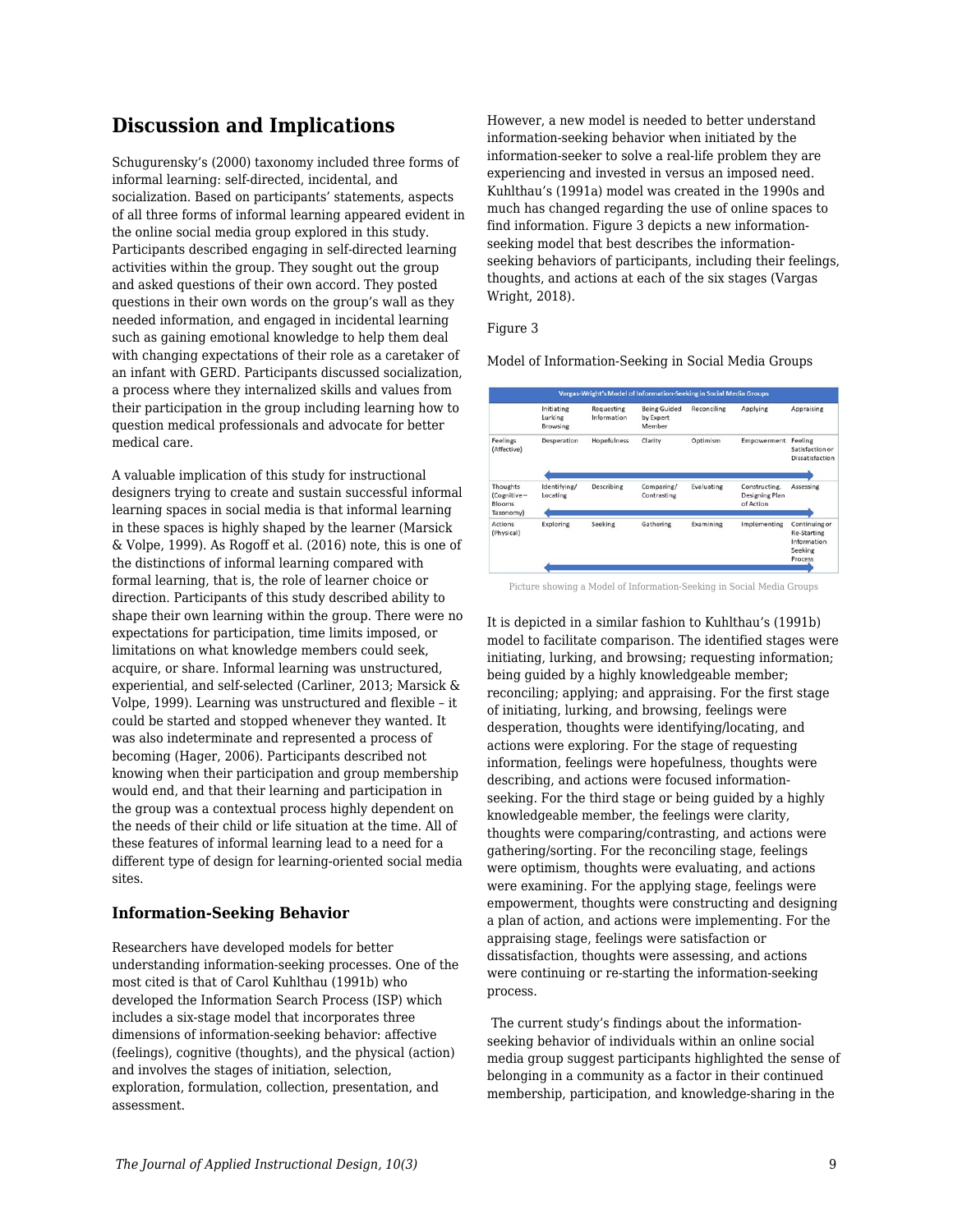group. Thus, the design of these spaces should consider the needs of social learning and guided discovery. New members need to be guided as they learn group processes and negotiate knowledge acquisition and sharing. Group leaders should have a visible presence that allows participants to experience a focused, safe space to share personal information and seek knowledge.

 In addition, each stage of the information-seeking process is not always engaged in sequentially. In fact, many participants engaged in multiple behaviors simultaneously while delving into deeper levels of knowledge acquisition. For example, one participant would apply information while requesting information or would be reconciling the information already gathered while initiating a new search on a related topic. Therefore, the model is best illustrated by Figure 4, which intentionally depicts the information-seeking process as a continuous cycle, with the individual central to deciding which stages to engage in and when (Vargas Wright, 2018).

#### Figure 4

Information-Seeking in Online Social Media Groups Directional Model



A picture showing the directional model for information-seeking in online social media

The individual's role as both the learner and the one who directs information-seeking and the knowledge acquisition process speaks to the flexibility and non-linear information-seeking afforded by new informal learning spaces, such as social media. Although the model is depicted as a cycle, there are exit/entry points at each stage. As the interviews and postings analyzed illustrated, in social media spaces and other newer informal learning spaces, individuals can exit at any point and re-enter at any point in the cycle. Learners are in control of their learning paths and can engage in different behaviors whenever needed.

One of the applied implications for this model involves medical providers, traditionally viewed as health authority and screener of medical information (Iverson et al., 2008). Throughout the study, there was a common thread that participants were seeking additional information beyond that offered by their doctors. There was a general sense that doctors were not adequately listening to participants or did not have enough familiarity with the challenges of infant GERD and the day-to-day care of infants with GERD. Many felt medical providers would be better informed in joining groups like the one this study explored to learn what needs caretakers had and how to best help them. Informal learning spaces, such as the one described, may be discounted for the important resource they provide. Medical providers may wish to consider and explore the ways online groups facilitate communication with patients to improve or close the distance between them and patients. Given time constraints and the desire of patients to proactively investigate on their own, Iverson et al. (2008) suggested doctors encourage patient questions and health information searching because they increase patient compliance and lead to better health outcomes. Participating in online groups that center the experience of the learner may be one way to help those who need both reliable medical information and much needed encouragement and support.

### **Limitations of the Study**

A limitation of the study is focusing on a group of people in a space interacting around a particular topic in one moment in time. Generalizability is not possible; however, the study does add to the small body of research focused on informal learning in online social media spaces (Davis, 2010; Dolan, 2013; Mak, 2013; Smock, 2012). A second limitation of this study is inability to interview members who had left the group, as their information was deleted from the social media group. Hence, they could not be recruited for participation. Their experiences with the group and what caused them to leave are missing from the study. It should also be noted, the lead author was a participant observer and a member of the group. This could have led to certain assumptions; however, as discussed in the methods section, triangulation, memberchecking, analytical memos were used to mitigate this risk.

## **Future Research**

This study adds to the body of work on informationseeking in online spaces, but more needs to be examined on information-seeking in social media. Although some researchers such as Asghar (2015) have developed scales to evaluate information-seeking in Facebook in general, there is still much research to be conducted on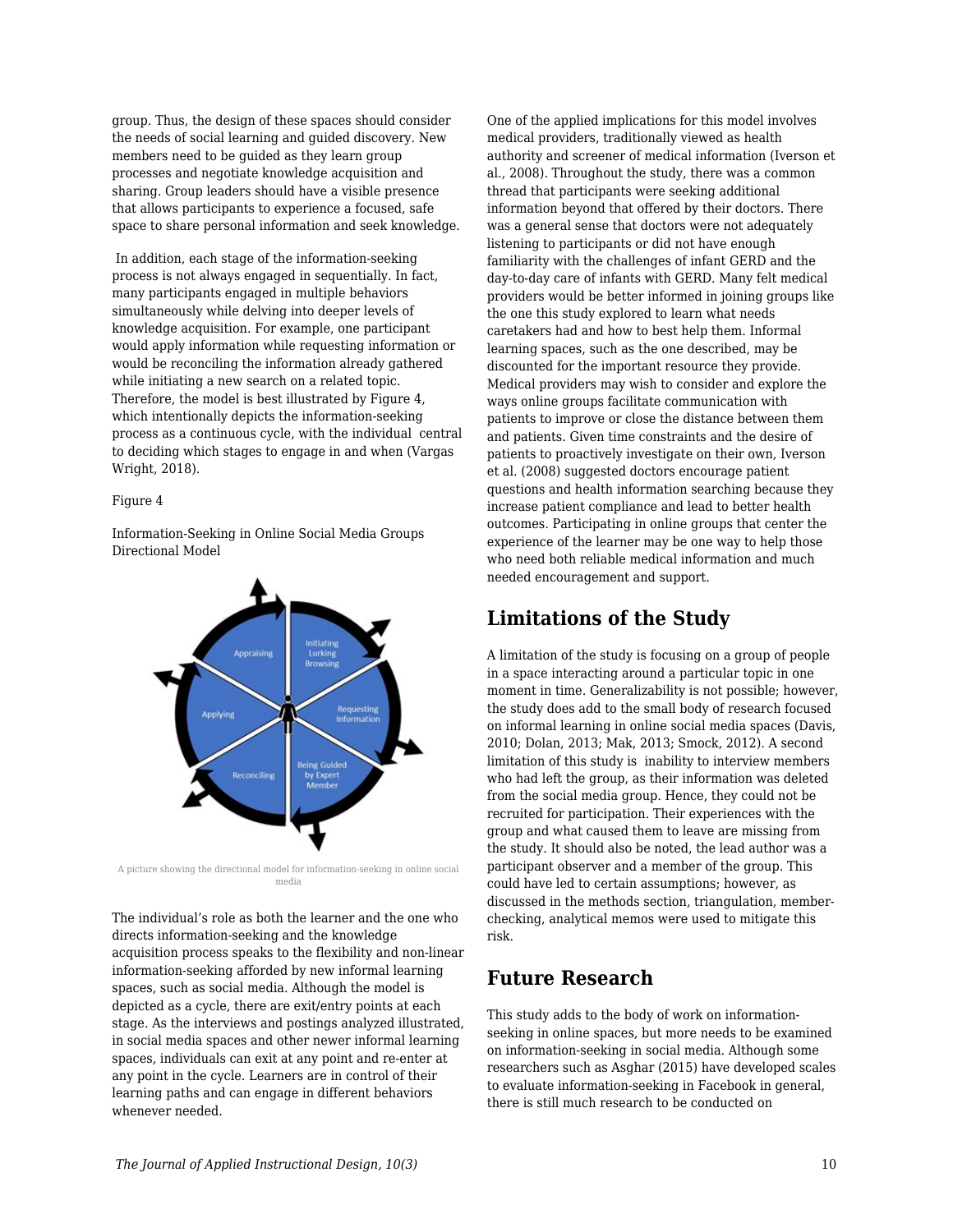information-seeking within specific Facebook groups. More studies need to be conducted regarding the validity and reliability of information gained online, particularly when it comes to health outcomes, along with the effects of seeking emotional support for a health issue online through Facebook or other social media groups (Oh et al., 2013).

Using Grounded Theory, the current study explored the learning experiences of members of an online informal learning community space. It contributes to a better understanding of online informal learning spaces in social media when focusing on information-seeking behaviors. The study resulted in a proposed framework for exploring information-seeking in online social media groups. Findings suggest online spaces provide an important space for informal learning and a viable avenue for the transferring of experience-based knowledge.

### **References**

Asghar, H. M. (2015). Measuring information seeking through Facebook: Scale development and initial evidence of Information-Seeking in Facebook Scale (ISFS). Computers in Human Behavior, 52, 259-270. [https://edtechbooks.org/-MAuE](https://doi.org/10.1016/j.chb.2015.06.005)

Carliner, S. (2013). How have concepts of informal learning developed over time? Performance Improvement, 52, 5-11. https://doi.org/10.1002/pfi.21330

- Charmaz, K. (2014). Constructing grounded theory  $(2^{nd}$ ed.). SAGE.
- Chiu, C.-M., Hsu, M.-H., & Wang, E. T. G. (2006). Understanding knowledge-sharing in virtual communities: An integration of social capital and social cognitive theories. Decision Support Systems, 42, 1872-1888. doi:10.1016/j.dss.2006.04.001
- Corbin, J., & Strauss, A. (2008). Basics of qualitative research: Techniques and procedures for developing Grounded Theory (3rd ed.). SAGE.
- Curwood, J. S., Magnified, A. M., & Lammers, J. C. (2013). Writing in the wild: Writers' motivation in fan-based affinity spaces. Journal of Adolescent & Adult Literacy, 56, 677-685. doi:10.1002/JAAL.192
- Davis, L. J. (2010). Social networking sites as virtual communities of practice: A mixed method study [Unpublished doctoral dissertation]. Capella University, Minnesota.
- Dolan, J. J. (2013). An exploratory examination of social media, informal learning, and communities of practice in the workplace [Unpublished doctoral

dissertation]. The Pennsylvania State University, State College.

- Ebardo, R., Tuazon, J. B., & Suarez, M. T. (2020). We learn from each other: Informal learning in a Facebook community of older adults. Proceedings of the 28th International Conference on Computers in Education. Asia-Pacific Society for Computers in Education (pp. 594-601). https://apsce.net/upfile/icce2020/ICCE2020-Proceedi ngs-Vol2-FinalUpdated.pdf
- Gee, J. P. (2004). Situated language and learning: A critique of traditional schooling. Routledge.
- Gibbs, G. R. (2008). Analyzing qualitative data. SAGE.
- Glaser, B. G., & Strauss, A. L. (1967). Discovery of Grounded Theory: Strategies for qualitative research. Aldine Publishing.
- Goetz, J. P., & LeCompte, M. D. (1984). Ethnography and qualitative design in educational research. Academic Press.
- Hager, P. (2006). Recovering informal learning wisdom, judgement, and community. Springer Netherlands.
- Hall, H., & Graham, D. (2004). Creation and recreation: motivating collaboration to generate knowledge capital in online communities. International Journal of Information Management, 24, 235-246. doi:10.1016/j.ijinfomgt.2004.02.004
- Heo, M. G., & Lee, R. (2013). Blogs and social network sites as activity systems: Exploring adult informal learning process through activity theory framework. Journal of Educational Technology & Society, 16, 133-145.
- Hsu, M.-H., Ju, T. L., Yen, C.-H., & Chang, C.-M. (2007). Knowledge-sharing behavior in virtual communities: The relationship between trust, self-efficacy, and outcome expectations. International Journal of Human-Computer Studies, 65, 153-169. doi:10.1016/j.ijhcs.2006.09.003
- Kuhlthau, C. (1991a). Inside the search process: Information-seeking from the user's perspective. Journal of the American Society for Information Science, 42, 361-371.
- Kuhlthau, C. (1991b). Model of the information search process. Retrieved from http://wp.comminfo.rutgers.edu/ckuhlthau/informatio n-search-process
- Lave, J., & Wenger, E. (1991). Situated learning: Legitimate peripheral participation. Cambridge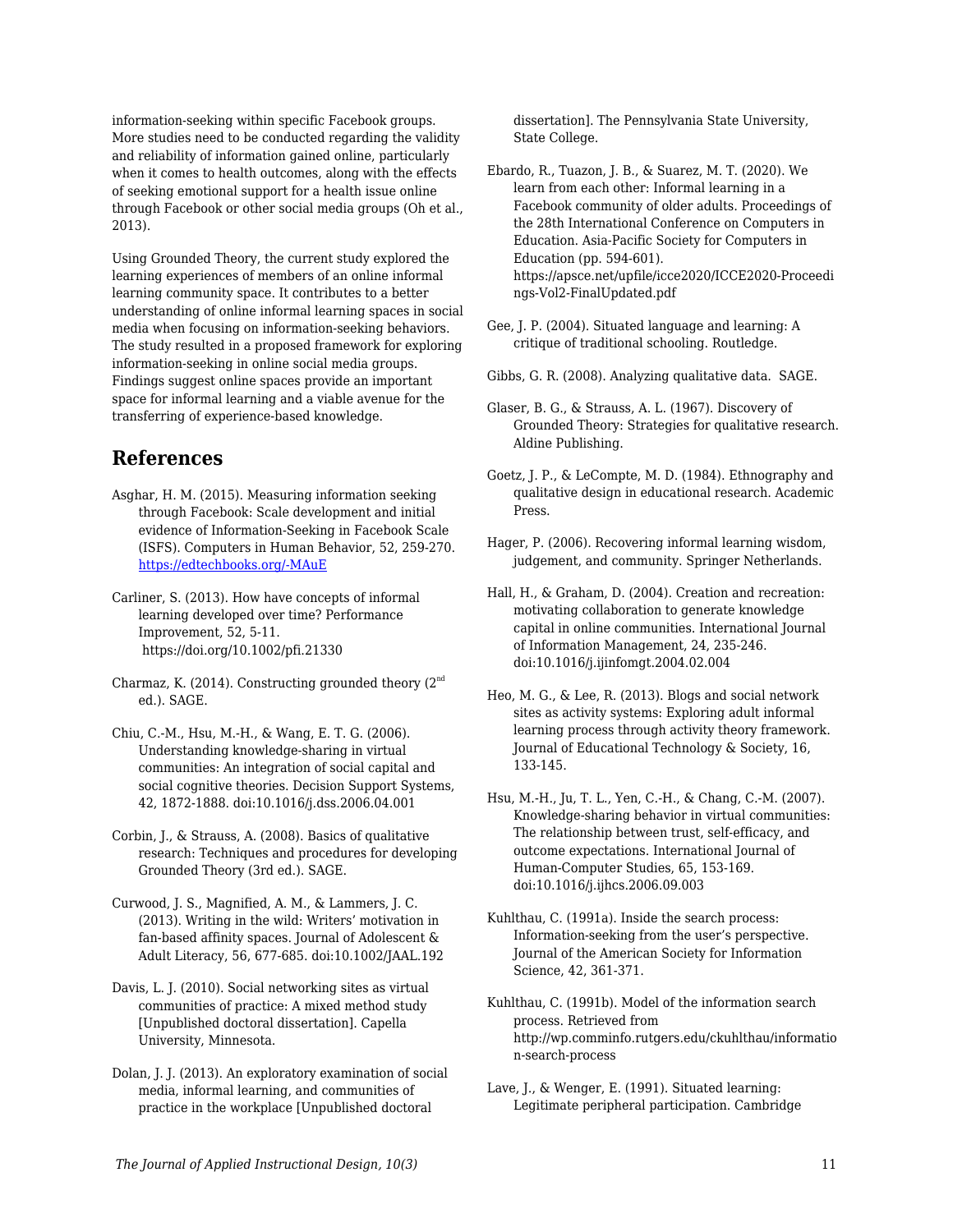University Press.

- Lin, M. J. J., Hung, S.-W., & Chen, C.-J. (2009). Fostering the determinants of knowledge-sharing in professional virtual communities. Computers in Human Behavior, 25, 929-939. doi:10.1016/j.chb.2009.03.008
- Livingstone, D. W. (2001). Adults' informal learning: Definitions, findings, gaps, and future research. (New Approaches to Lifelong Learning Working Paper #21). Ontario Institute for Studies in Education. http://eric.ed.gov/?id=ED452390
- Mak, B. C. N. (2013). Socialization into the workplace: A newcomer's chitchat with colleagues on Facebook status updates. International Journal of English Linguistics, 3, 1-16. doi:10.5539/ijel.v3n6p1
- Marsick, V. J., & Volpe, M. (1999). The nature and need for informal learning. Advances in Developing Human Resources, 1, 1-9. doi:10.1177/152342239900100302
- Neufeld, D., Fang, Y., & Wan, Z. (2013). Community of practice behaviors and individual learning outcomes. Group Decision and Negotiation, 22, 617-639. doi:10.1007/s10726-012-9284-8
- Oh, H. J., Lauckner, C., Boehmer, J., Fewins-Bliss, R., & Li, K. (2013). Facebooking for health: An examination into the solicitation and effects of health-related social support on social networking sites. Computers in Human Behavior, 29, 2072-2080.
- Rogoff, B., Callanan, M., Gutierrez, K. D., & Erickson, F. (2016). The organization of informal learning. Review of Research in Education, 40(1), 356-401. https://doi.org/10.3102/0091732X16680994.
- Schugurensky, D. (2000). The forms of informal learning: Toward a conceptualization of the field. (New

Approaches to Lifelong Learning Working Paper #19). Ontario Institute for Studies in Education. https://tspace.library.utoronto.ca/handle/1807/2733

- Smock, A. (2012). Leveraging social media for learning: Communities of practice on Flickr [Unpublished doctoral dissertation]. Michigan State University.
- Strauss, A., & Corbin, J. (1998). Basics of qualitative research: Grounded Theory procedures and techniques (2nd ed.). Sage.
- Vargas Wright, J. (2018). Parents caring, sharing, and learning together online: An exploratory look at informal learning via a health-related support group in Facebook [Unpublished doctoral dissertation]. Arizona State University.
- Wenger, E., McDermott, R. A., & Snyder, W. (2002). Cultivating communities of practice: A guide to managing knowledge. Harvard Business School Press.
- White, E., Read, J., & Julo, S. (2021). The role of Facebook groups in the management and raising of awareness of antidepressant withdrawal: is social media filling the void left by health services? Therapeutic Advances in Psychopharmacology, 11, 1-18. https://doi.org/10.1177/2045125320981174
- Wong, K., Kwan, R., & Leung, K. (2011). An exploration of using Facebook to build a virtual community of practice. In R. Kwan, J. Fong, L. Kwok, & J. Lam (Eds.), Hybrid learning (pp. 316-324). Springer.
- Zhang, Y., He, D., & Sang, Y. (2013). Facebook as a platform for health information and communication: a case study of a diabetes group. Journal of medical systems, 37(3), 1-12. https://doi.org/10.1007/s10916-013-9942-7